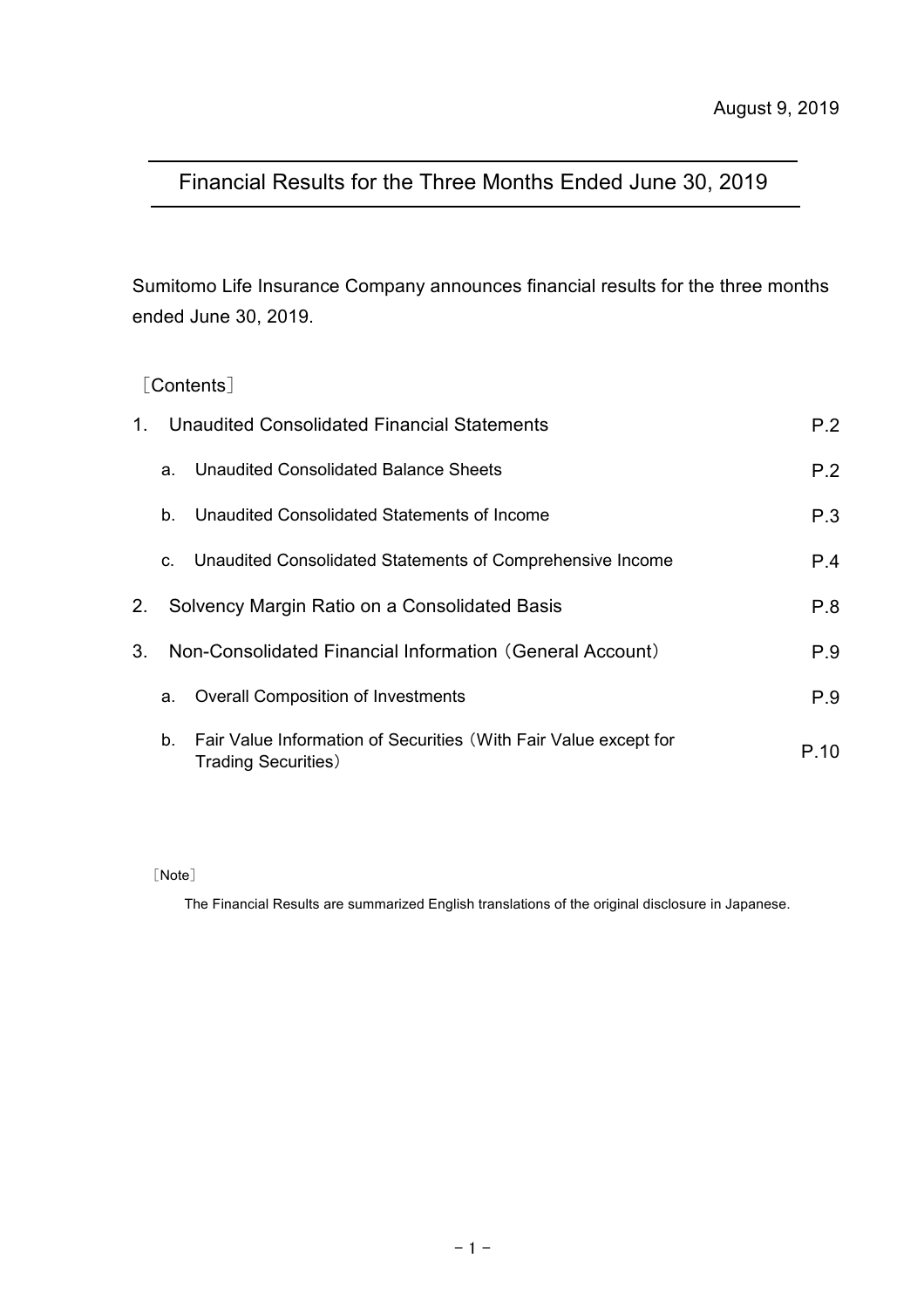### **1. Unaudited Consolidated Financial Statements**

### **a. Unaudited Consolidated Balance Sheets**

|                                                                  | (Millions of Yen)    |                      |  |  |  |
|------------------------------------------------------------------|----------------------|----------------------|--|--|--|
|                                                                  | As of March 31, 2019 | As of June 30, 2019  |  |  |  |
| ASSETS:                                                          |                      |                      |  |  |  |
| Cash and deposits                                                | 1,604,760            | 1,636,836            |  |  |  |
| Call loans                                                       | 238,792              | 175,453              |  |  |  |
| Monetary claims bought                                           | 317,252              | 312,965              |  |  |  |
| <b>Securities</b>                                                | 30,006,016           | 30,434,087           |  |  |  |
| Loans                                                            | 3,550,593            | 3,495,107            |  |  |  |
| Tangible fixed assets                                            | 571,169              | 570,109              |  |  |  |
| Intangible fixed assets                                          | 271,938              | 260,069              |  |  |  |
| Due from agents                                                  | 179                  | 192                  |  |  |  |
| Reinsurance receivables                                          | 2,203                | 1,711                |  |  |  |
| Other assets                                                     | 1,103,996            | 1,292,582            |  |  |  |
| Net defined benefit assets                                       | 20,818               | 22,880               |  |  |  |
| Deferred tax assets                                              | 124,912              | 110,538              |  |  |  |
| Allowance for possible loan losses                               | (1, 164)             | (1, 150)             |  |  |  |
| <b>Total assets</b>                                              | 37,811,470           | 38,311,384           |  |  |  |
| LIABILITIES:                                                     |                      |                      |  |  |  |
| Policy reserves and other reserves                               | 31,052,893           | 31,275,203           |  |  |  |
| Reserve for outstanding claims                                   | 142,074              | 136,177              |  |  |  |
| Policy reserves                                                  | 30,684,495           | 30,882,327           |  |  |  |
| Policyholders' dividend reserves                                 | 226,323              | 256,698              |  |  |  |
| Reinsurance payables                                             | 12,846               | 13,980               |  |  |  |
| Corporate bonds                                                  | 528,305              | 528,277              |  |  |  |
| Other liabilities                                                | 3,803,492            | 3,997,825            |  |  |  |
| Net defined benefit liabilities                                  | 10,445               | 11,349               |  |  |  |
| Reserve for price fluctuation                                    | 744,582              | 756,488              |  |  |  |
| Deferred tax liabilities                                         | 166                  | 4,423                |  |  |  |
| Deferred tax liabilities for land revaluation                    |                      |                      |  |  |  |
| <b>Total liabilities</b>                                         | 13,014<br>36,165,746 | 12,989<br>36,600,538 |  |  |  |
| <b>NET ASSETS:</b>                                               |                      |                      |  |  |  |
| <b>Foundation funds</b>                                          |                      |                      |  |  |  |
|                                                                  | 50,000<br>589,000    | 50,000               |  |  |  |
| Reserve for redemption of foundation funds                       |                      | 589,000              |  |  |  |
| Reserve for revaluation                                          | 2                    | 2                    |  |  |  |
| Surplus                                                          | 203,072              | 145,745              |  |  |  |
| Total funds, reserve and surplus                                 | 842,075              | 784,748              |  |  |  |
| Net unrealized gains(losses) on available-for-sale<br>securities | 899,876              | 1,024,141            |  |  |  |
| Deferred gains(losses) on derivatives under hedge<br>accounting  | 810                  | 814                  |  |  |  |
| Land revaluation differences                                     | (61, 417)            | (61, 416)            |  |  |  |
| Foreign currency translation adjustments                         | (56, 487)            | (56, 324)            |  |  |  |
| Remeasurements of defined benefit plans                          | 20,756               | 18,771               |  |  |  |
| Total accumulated other comprehensive income                     | 803,538              | 925,986              |  |  |  |
| Non-controlling interests                                        | 109                  | 111                  |  |  |  |
| Total net assets                                                 | 1,645,723            | 1,710,846            |  |  |  |
| Total liabilities and net assets                                 | 37,811,470           | 38,311,384           |  |  |  |
|                                                                  |                      |                      |  |  |  |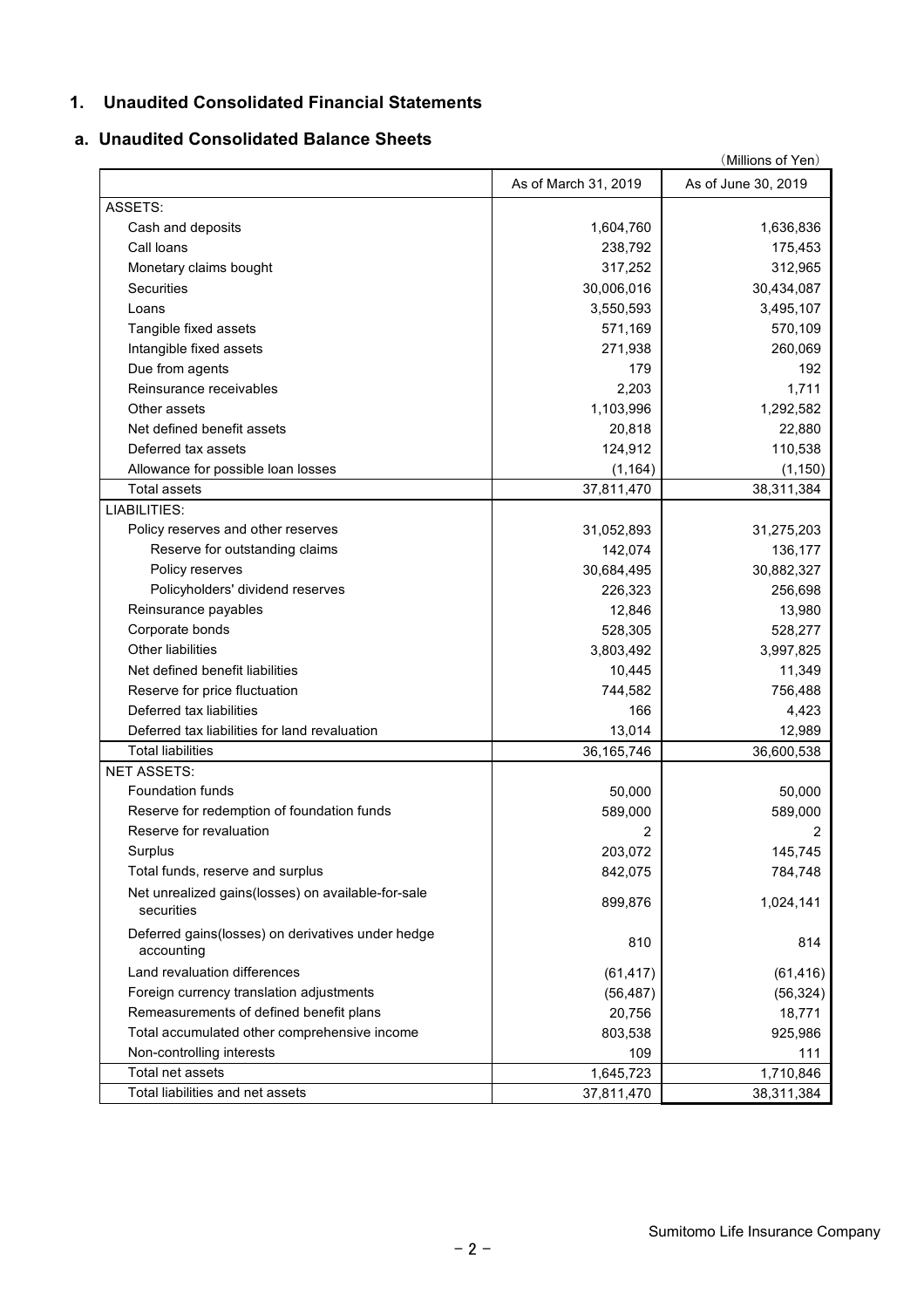### **b. Unaudited Consolidated Statements of Income**

|                                                            |                                     | (Millions of Yen)                   |
|------------------------------------------------------------|-------------------------------------|-------------------------------------|
|                                                            | Three months ended<br>June 30, 2018 | Three months ended<br>June 30, 2019 |
| Ordinary income                                            | 884,140                             | 880,069                             |
| Insurance premiums and other                               | 623,499                             | 625,912                             |
| Investment income                                          | 223,670                             | 213,492                             |
| Interest, dividends and other income                       | 181,659                             | 175,928                             |
| Gains on trading securities                                |                                     | 9,522                               |
| Gains on sales of securities                               | 26,140                              | 15,949                              |
| Investment gains on separate accounts                      | 10,911                              | 3,583                               |
| Other ordinary income                                      | 36,970                              | 40,664                              |
| Ordinary expenses                                          | 843,661                             | 875,731                             |
| Benefits and other payments                                | 506,026                             | 516,556                             |
| Claims paid                                                | 163,554                             | 164,129                             |
| Annuity payments                                           | 130,757                             | 133,102                             |
| Benefits payments                                          | 98,925                              | 103,842                             |
| Surrender benefits                                         | 97,672                              | 99,761                              |
| Provision for policy reserves and other reserves           | 136,449                             | 139,817                             |
| Provision for policy reserves                              | 136,441                             | 139,809                             |
| Provision for interest on policyholders' dividend reserves | 8                                   | 7                                   |
| Investment expenses                                        | 66,061                              | 79,958                              |
| Interest expenses                                          | 6,560                               | 8,047                               |
| Losses on trading securities                               | 2,103                               |                                     |
| Losses on sales of securities                              | 32,268                              | 4,023                               |
| Losses on valuation of securities                          | 846                                 | 936                                 |
| Operating expenses                                         | 96,335                              | 100,077                             |
| Other ordinary expenses                                    | 38,787                              | 39,321                              |
| Ordinary profit                                            | 40,479                              | 4,337                               |
| Extraordinary gains                                        | 66                                  | 14                                  |
| Gains on disposals of fixed assets                         | 66                                  | 14                                  |
| <b>Extraordinary losses</b>                                | 30,721                              | 12,137                              |
| Losses on disposals of fixed assets                        | 34                                  | 43                                  |
| Impairment losses                                          | 10                                  | 123                                 |
| Provision for reserve for price fluctuation                | 30,605                              | 11,905                              |
| Payments to social responsibility reserve                  | 71                                  | 64                                  |
| Surplus(loss) before income taxes                          | 9,824                               | (7, 784)                            |
| Income taxes                                               |                                     |                                     |
| Current                                                    | 10,284                              | 16,747                              |
| Deferred                                                   | (9,633)                             | (21, 125)                           |
| Total income taxes                                         | 651                                 | (4,378)                             |
| Net surplus(loss)                                          | 9,173                               | (3, 406)                            |
| Net surplus attributable to non-controlling interests      |                                     |                                     |
| Net surplus(loss) attributable to the Parent Company       | 9,172                               | (3,409)                             |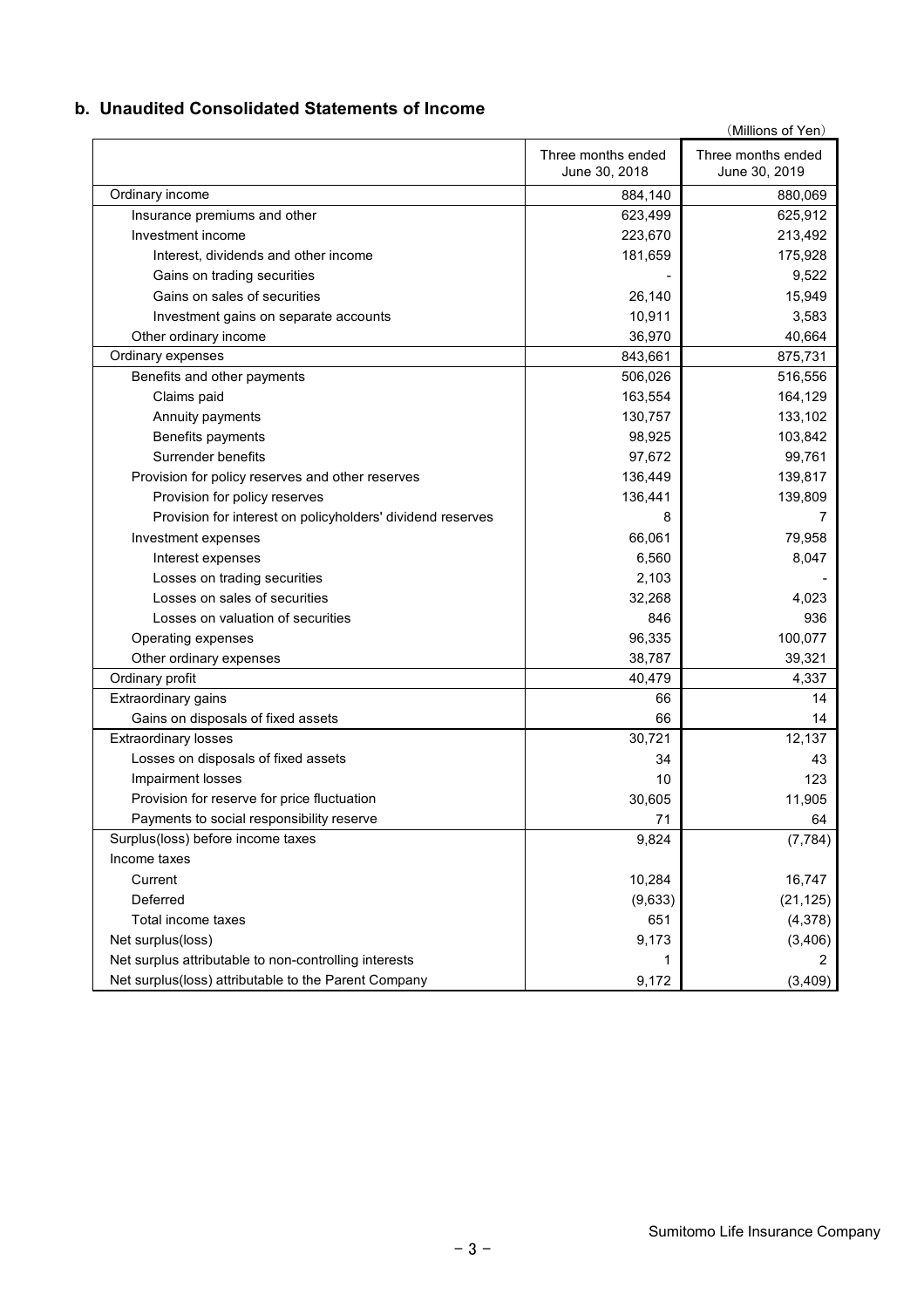# **c. Unaudited Consolidated Statements of Comprehensive Income**

|                                                                                    |                                     | (Millions of Yen)                   |
|------------------------------------------------------------------------------------|-------------------------------------|-------------------------------------|
|                                                                                    | Three months ended<br>June 30, 2018 | Three months ended<br>June 30, 2019 |
| Net surplus(loss)                                                                  | 9,173                               | (3,406)                             |
| Other comprehensive income(loss)                                                   | (13, 722)                           | 122,626                             |
| Net unrealized gains (losses) on available-for-sale securities                     | 21,176                              | 124,006                             |
| Deferred gains (losses) on derivatives under hedge accounting                      | (3,857)                             | 63                                  |
| Foreign currency translation adjustments                                           | (25, 307)                           | (35)                                |
| Remeasurements of defined benefit plans                                            | (1, 810)                            | (1,984)                             |
| Share of other comprehensive income(loss) of associates<br>under the equity method | (3,923)                             | 577                                 |
| Comprehensive income(loss)                                                         | (4, 549)                            | 119,219                             |
| Comprehensive income(loss) attributable to the Parent<br>Company                   | (4, 550)                            | 119,217                             |
| Comprehensive income(loss) attributable to non-controlling<br>interests            |                                     | 2                                   |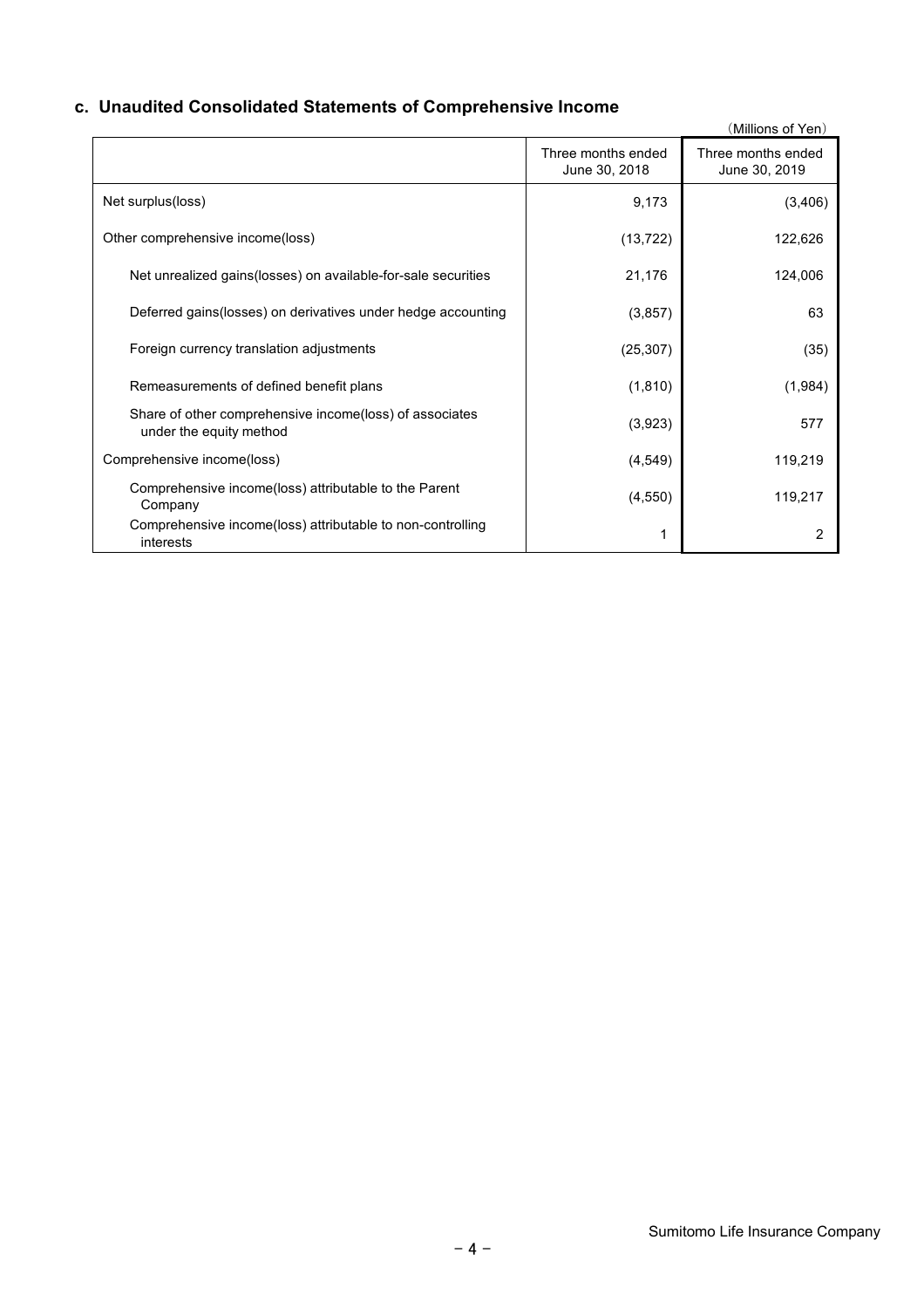### **Notes to the Unaudited Consolidated Financial Statements**

## **Policies of Presenting the Unaudited Consolidated Financial Statements for the Three Months Ended June 30, 2019**

1. Consolidated subsidiaries

The number of consolidated subsidiaries was 25 as of June 30, 2019.

One subsidiary of Symetra Financial Corporation was included in the scope of the consolidation as a result of its establishment from the period ended June 30, 2019.

One subsidiary of Symetra Financial Corporation was excluded from the scope of the consideration due to completion of liquidation from the period ended June 30, 2019.

#### 2. Affiliates

The number of affiliates accounted for by the equity method was 8 as of June 30,2019. Singapore Life Pte. Ltd. was included in the scope of equity-method affiliates as a result of share acquisition from the period ended June 30, 2019.

Sumitomo Mitsui Asset Management Company, Limited was excluded from affiliates accounted for by the equity method as the company was excluded from affiliates from the period ended June 30, 2019.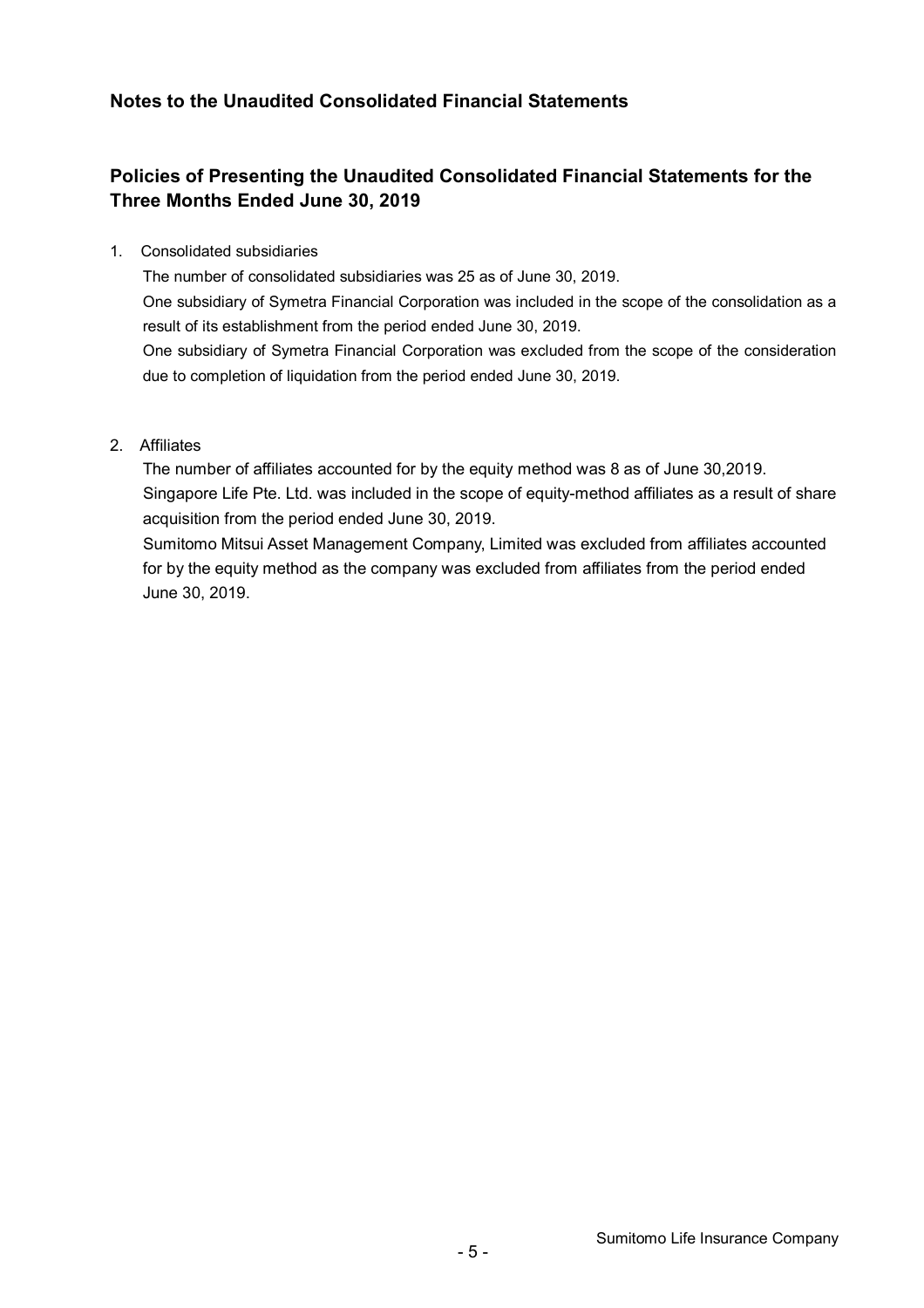### **Notes to the Unaudited Consolidated Balance Sheet as of June 30, 2019**

- 1. SUMITOMO LIFE INSURANCE COMPANY ("the Company")'s assets and liabilities denominated in foreign currencies, except for investments in unconsolidated subsidiaries and affiliates, are translated into Japanese yen at the exchange rate on the balance sheet date. Investments in unconsolidated subsidiaries and affiliates are translated into Japanese yen at the exchange rates on the dates of acquisition.
- 2. As the proposed appropriations of surplus of the Company for the fiscal year ended March 31, 2019 were approved at the annual meeting of the representatives of policyholders held on July 2, 2019, the consolidated balance sheet as of June 30, 2019 is based on the approval.
- 3. Securities loaned under security lending agreements amounted to ¥3,354,675 million as of June 30, 2019.

|                                                      | Millions of Yen |
|------------------------------------------------------|-----------------|
| At the beginning of the period                       | 226.323         |
| Transfer from surplus in the previous fiscal year    | 50,285          |
| Dividend payments to policyholders during the period | (19, 917)       |
| Interest accrued during the period                   |                 |
| At the end of the period                             | 256.698         |

4. Changes in policyholders' dividend reserves for the period ended June 30, 2019 were as follows:

- 5. The Company will redeem ¥50,000 million of foundation funds and transfer the same amount of reserve for fund redemption to reserve for redemption of foundation funds as prescribed in Article 56 of the Insurance Business Act as of August 9, 2019.
- 6. Other assets and other liabilities included assets and liabilities related to the modified coinsurance in U.S. subsidiary of ¥649,874 million and ¥636,740 million, respectively.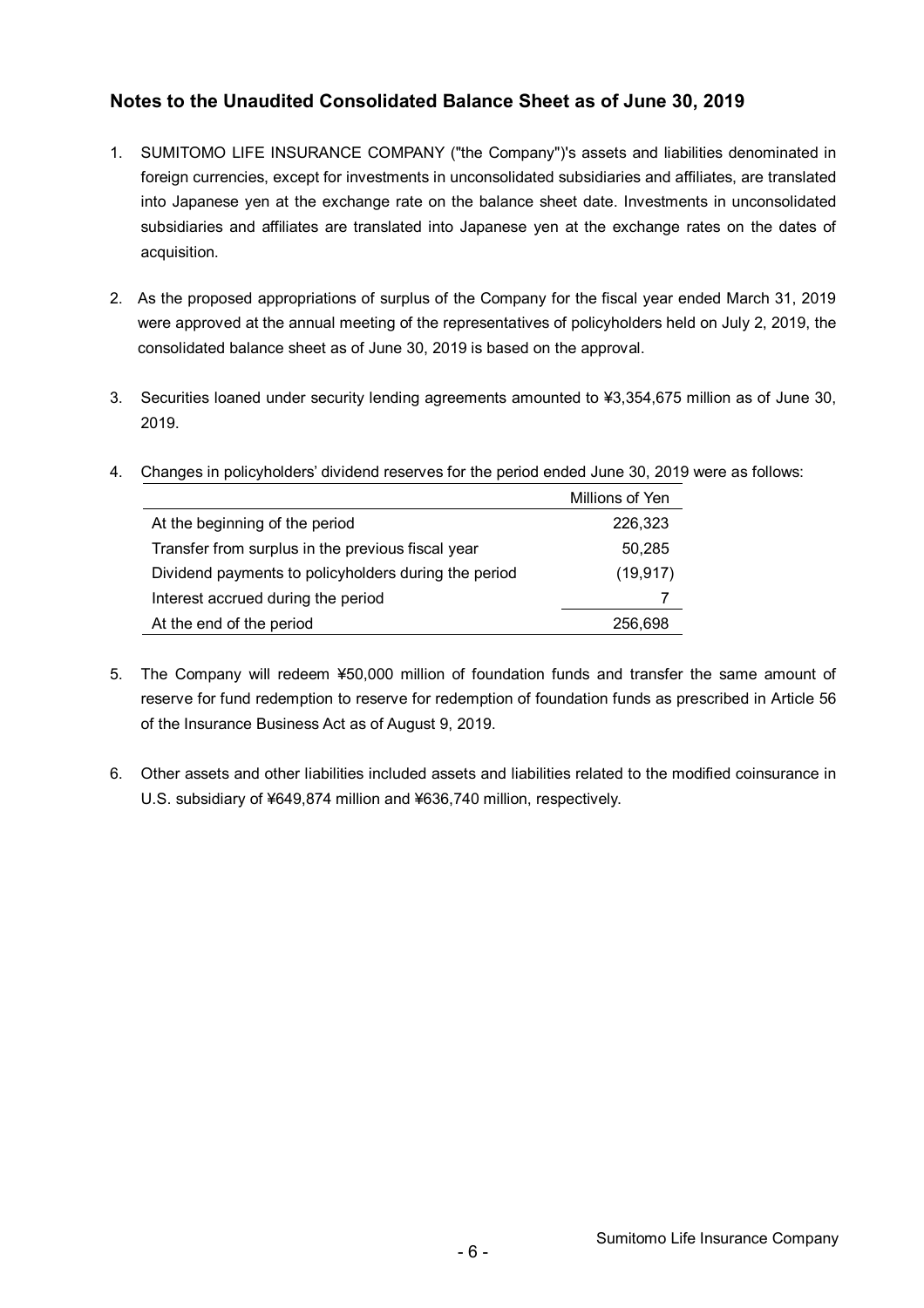### **Notes to the Unaudited Consolidated Statement of Income for the Three Months Ended June 30, 2019**

1. The amount of depreciation of tangible fixed assets, including real estates for investments, was ¥9,896 million and the amount of amortization of goodwill was ¥812 million for the period ended June 30, 2019.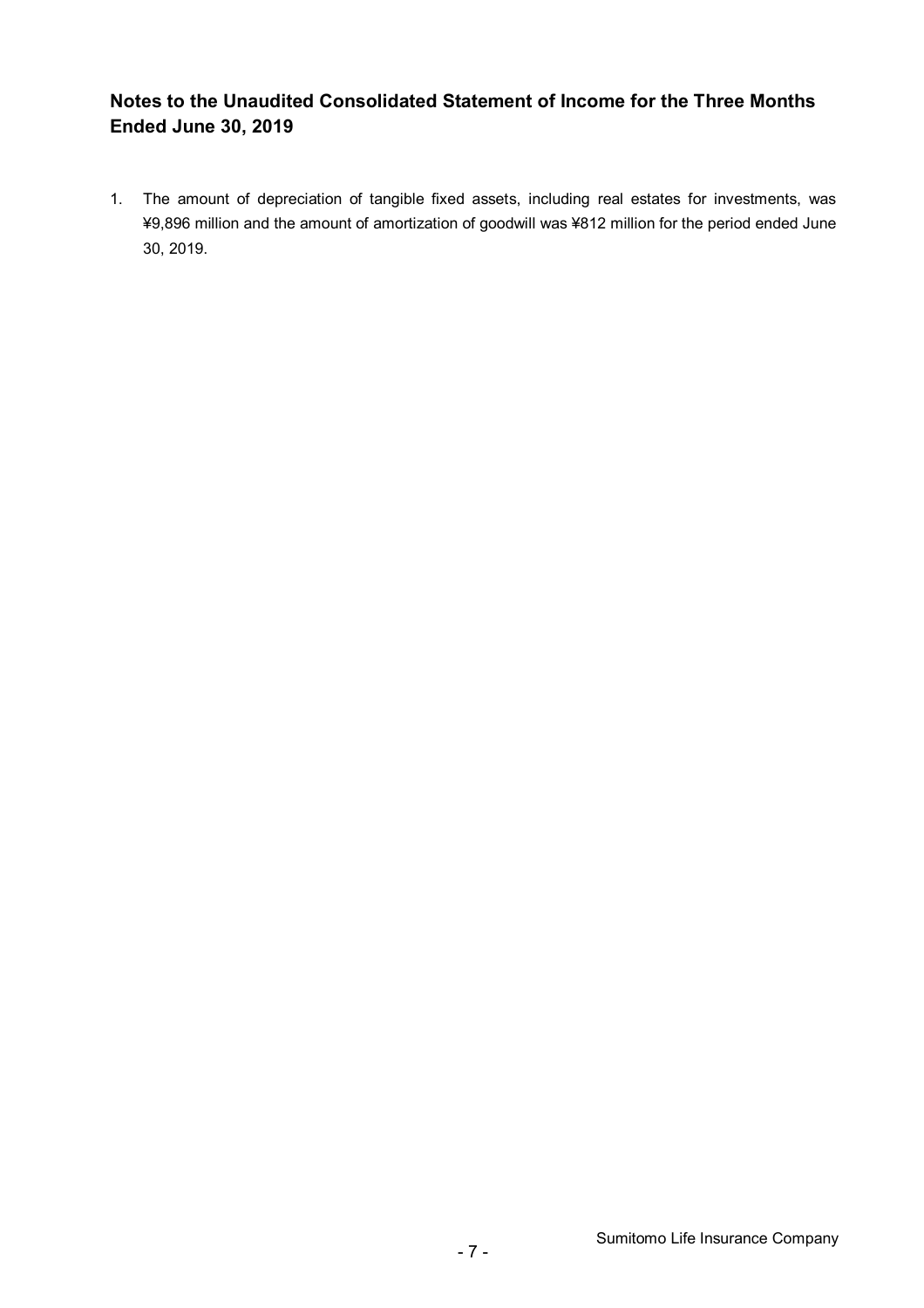### **2. Solvency Margin Ratio on a Consolidated Basis**

|                                                                                                                                                                                                                                                                       |     | As of March 31, 2019 | As of June 30, 2019 |
|-----------------------------------------------------------------------------------------------------------------------------------------------------------------------------------------------------------------------------------------------------------------------|-----|----------------------|---------------------|
| Solvency margin gross amount                                                                                                                                                                                                                                          | (A) | 4,160,280            | 4,383,689           |
| Foundation funds and others                                                                                                                                                                                                                                           |     | 561,899              | 554,931             |
| Reserve for price fluctuation                                                                                                                                                                                                                                         |     | 744,582              | 756,488             |
| Contingency reserve                                                                                                                                                                                                                                                   |     | 366,246              | 383,493             |
| Unusual contingency reserve                                                                                                                                                                                                                                           |     |                      |                     |
| General allowance for possible loan losses                                                                                                                                                                                                                            |     | 784                  | 792                 |
| (Net unrealized gains (losses) on available-for-sale securities (before<br>income tax effect adjustments) and deferred gains (losses) on<br>derivatives under hedge accounting (before income tax effect<br>adjustments)) $\times$ 90% (Multiplied by 100% if losses) |     | 1,128,259            | 1,276,272           |
| Net unrealized gains on real estate $\times$ 85%<br>(Multiplied by 100% if losses)                                                                                                                                                                                    |     | 77,334               | 77,351              |
| Total amount of unrecognized actuarial gains (losses) and<br>unrecognized past service costs                                                                                                                                                                          |     | 28,813               | 26,058              |
| Excess of continued Zillmerized reserve                                                                                                                                                                                                                               |     | 737,635              | 747,187             |
| Qualifying subordinated debt                                                                                                                                                                                                                                          |     | 499,924              | 549,924             |
| Excess of continued Zillmerized reserve and qualifying subordinated<br>debt not included in margin calculation                                                                                                                                                        |     |                      |                     |
| Deduction clause                                                                                                                                                                                                                                                      |     | (54, 899)            | (58, 640)           |
| <b>Others</b>                                                                                                                                                                                                                                                         |     | 69,699               | 69,829              |
| Total amount of risk<br>$\sqrt{(R_1^2+R_5^2+R_8+R_9)^2+(R_2+R_3+R_7)^2+R_4+R_6)}$                                                                                                                                                                                     | (B) | 908,662              | 920,880             |
| $R_{1}$<br>Insurance risk                                                                                                                                                                                                                                             |     | 91,958               | 92,434              |
| General insurance risk<br>$R_5$                                                                                                                                                                                                                                       |     |                      |                     |
| $R_6$<br>Large disaster risk                                                                                                                                                                                                                                          |     |                      |                     |
| $R_8$<br>Third-sector insurance risk                                                                                                                                                                                                                                  |     | 76,223               | 77,451              |
| Insurance risk of small-amount, short-term insurer<br>$R_{9}$                                                                                                                                                                                                         |     |                      |                     |
| Risk of assumed yield<br>$R_2$                                                                                                                                                                                                                                        |     | 196,938              | 195,415             |
| $R_7$ *<br>Minimum guarantee risk                                                                                                                                                                                                                                     |     | 5,025                | 5,452               |
| Investment risk<br>$R_3$                                                                                                                                                                                                                                              |     | 669,825              | 682,759             |
| Operational risk<br>$R_4$                                                                                                                                                                                                                                             |     | 20,799               | 21,070              |
| Solvency margin ratio<br>(A)<br>$\longrightarrow$ ×100<br>$(1/2)$ × (B)                                                                                                                                                                                               |     | 915.6%               | 952.0%              |
|                                                                                                                                                                                                                                                                       |     |                      |                     |

※ The standard method is used for the calculation of the amount equivalent to minimum guarantee risk.

Note: The amounts and figures in the table above are calculated based on Article 130 of the Insurance Business Act, Article 86-2 and Article 88 of the Ordinance for Enforcement of the Insurance Business Act and Financial Services Agency Public Notice No.23 of 2011.

(Millions of Yen)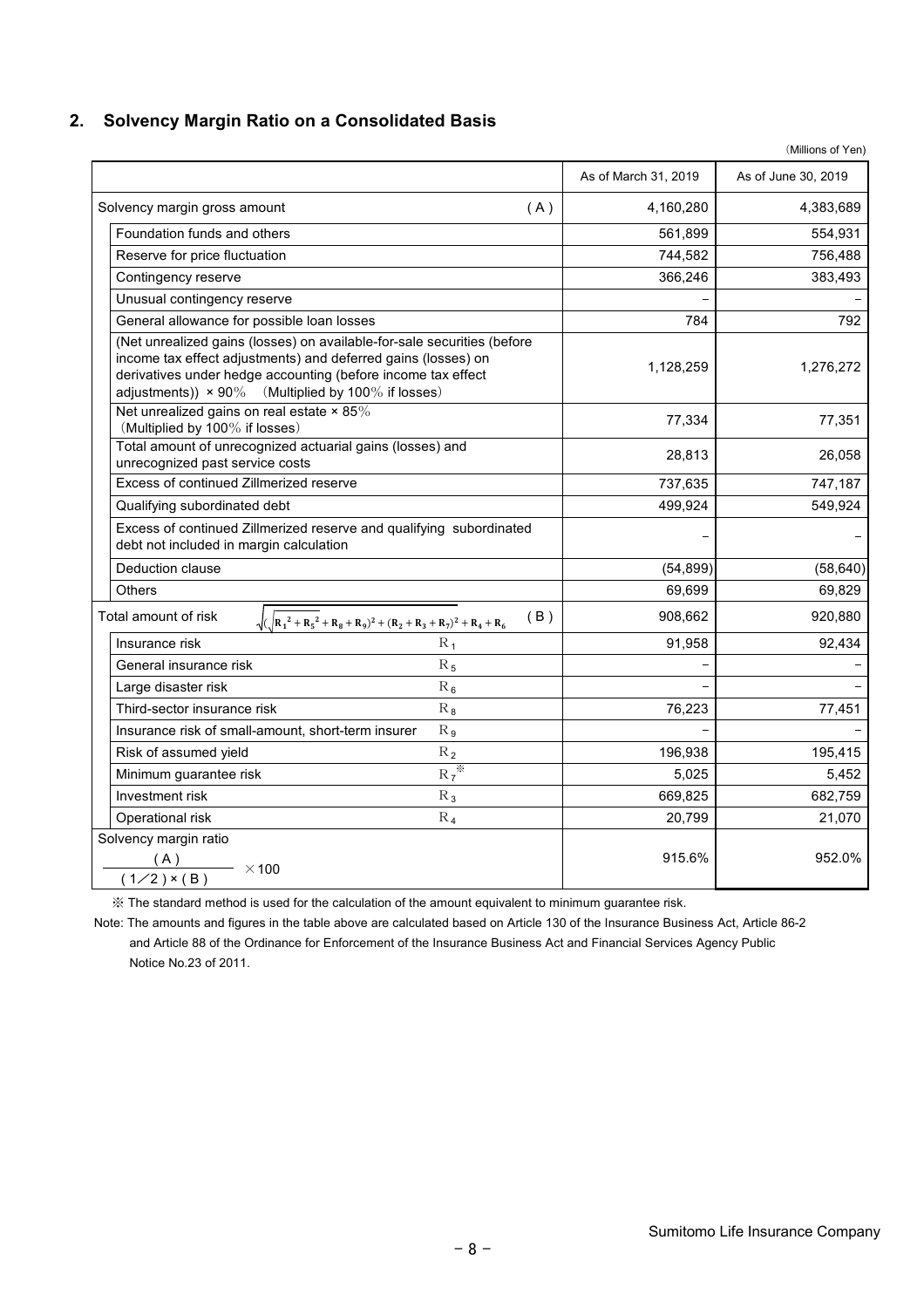### **3. Non-Consolidated Financial Information** (**General Account**)

|                                     |                      |            |                     | (Millions of Yen, %) |  |
|-------------------------------------|----------------------|------------|---------------------|----------------------|--|
|                                     | As of March 31, 2019 |            | As of June 30, 2019 |                      |  |
|                                     | Amount               | % of total | Amount              | % of total           |  |
| Cash, deposits and call loans       | 1,728,859            | 5.4        | 1,682,672           | 5.2                  |  |
| Monetary claims bought              | 317,252              | 1.0        | 312,965             | 1.0                  |  |
| Investments in securities           | 25,981,809           | 81.4       | 26,226,752          | 81.5                 |  |
| Domestic bonds                      | 13,348,453           | 41.8       | 13,421,044          | 41.7                 |  |
| Domestic stocks                     | 1,868,704            | 5.9        | 1,779,798           | 5.5                  |  |
| Foreign securities                  | 10,636,418           | 33.3       | 10,888,317          | 33.8                 |  |
| Foreign bonds                       | 9,398,093            | 29.4       | 9,632,995           | 29.9                 |  |
| Other foreign securities            | 1,238,325            | 3.9        | 1,255,321           | 3.9                  |  |
| Other securities                    | 128,231              | 0.4        | 137,592             | 0.4                  |  |
| Loans                               | 2,874,970            | 9.0        | 2,808,546           | 8.7                  |  |
| Policy loans                        | 289,747              | 0.9        | 286,985             | 0.9                  |  |
| Industrial and consumer loans       | 2,585,222            | 8.1        | 2,521,560           | 7.8                  |  |
| Real estate                         | 553,738              | 1.7        | 553,297             | 1.7                  |  |
| Investment property                 | 380,980              | 1.2        | 381,561             | 1.2                  |  |
| Deferred tax assets                 | 123,979              | 0.4        | 116,065             | 0.4                  |  |
| Other assets                        | 337,027              | 1.1        | 498,818             | 1.5                  |  |
| Allowance for possible loan losses  | (870)                | (0.0)      | (855)               | (0.0)                |  |
| Total                               | 31,916,765           | 100.0      | 32,198,262          | 100.0                |  |
| Foreign currency denominated assets | 10,117,094           | 31.7       | 10,205,039          | 31.7                 |  |

### **a. Overall Composition of Investments**

Note: Real estate is recorded as the sum total of land, buildings and construction in progress.